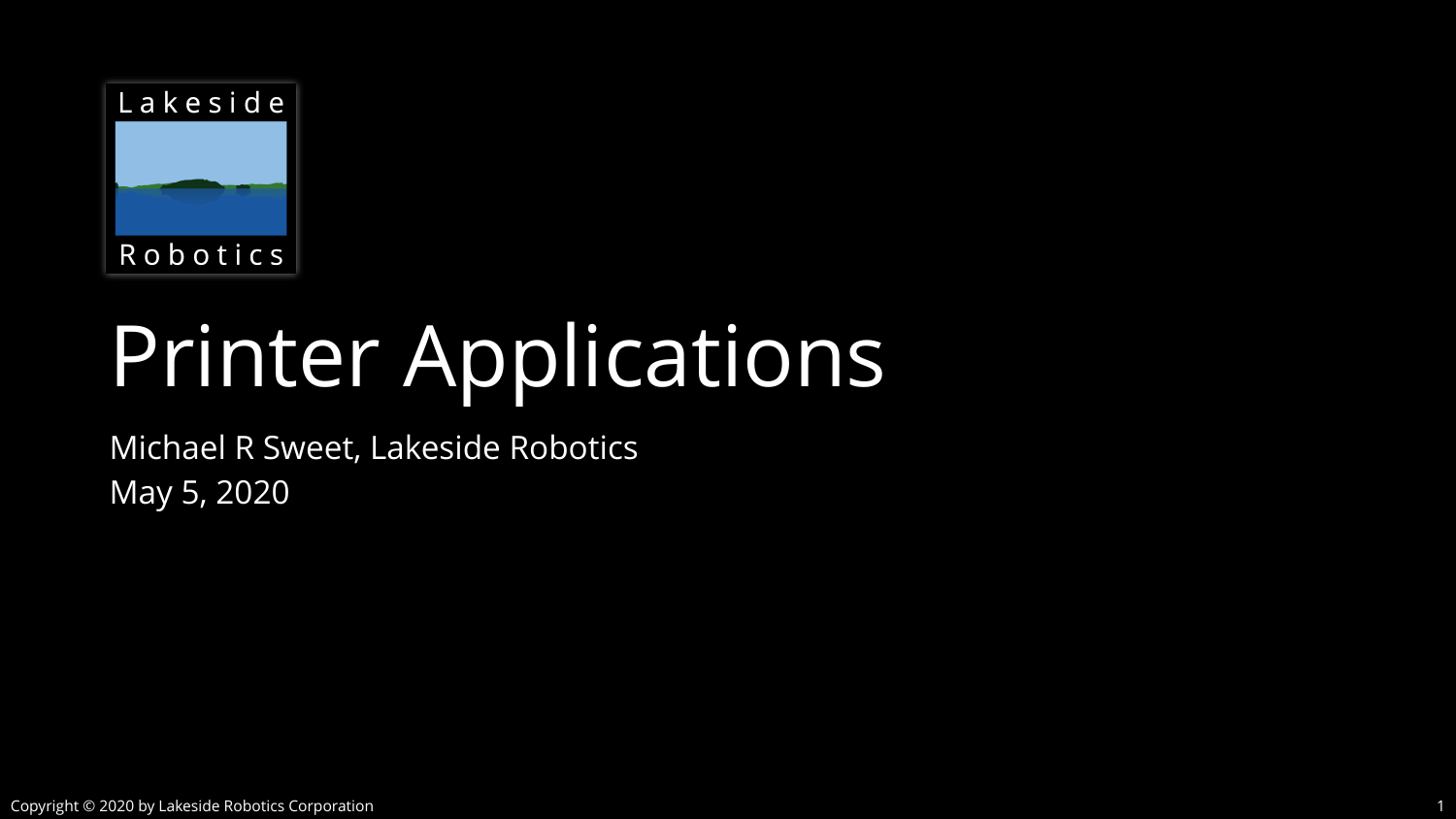## Topics

- today:
	- ippeveprinter (as extended in the ippsample/ippeveselfcert projects)
	- LPrint
	- PAPPL
- Each has a slightly different focus and capabilities
- All have a common heritage (CUPS)
- Also want to say a few things about iOS®/macOS® compatibility

### • Talking about two Printer Applications and the Printer Application Framework

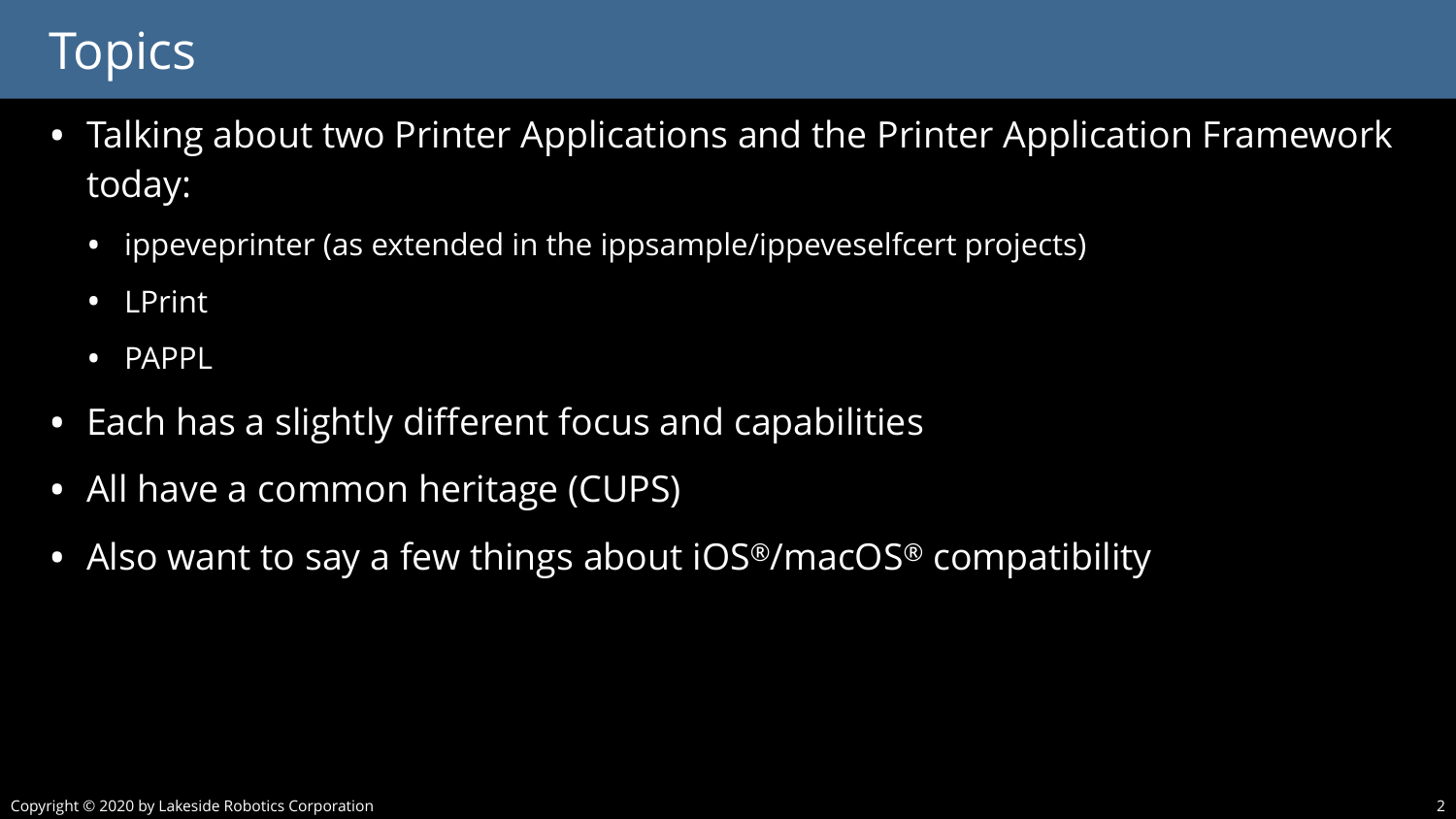

### Printer Applications Are...

- A replacement for CUPS printer drivers
	- Options are replaced by IPP attributes
	- Driver-specific UI is provided by the Printer Application
- An implementation of an IPP Everywhere™ Printer
	- Basic IPP Everywhere support only requires PWG Raster, plus JPEG for color printers
	- CUPS library and sample code provide an easy-to-use framework for implementations
- Compatible with CUPS 1.4 and later
	- Can be compatible with iOS® 5 and later with a few small additions (DNS-SD subtype and "image/urf" document format)
	- macOS 10.8<sup>®</sup> and later support IPP Everywhere<sup>™</sup> via the command-line, can be used from the GUI with the same changes needed for iOS support

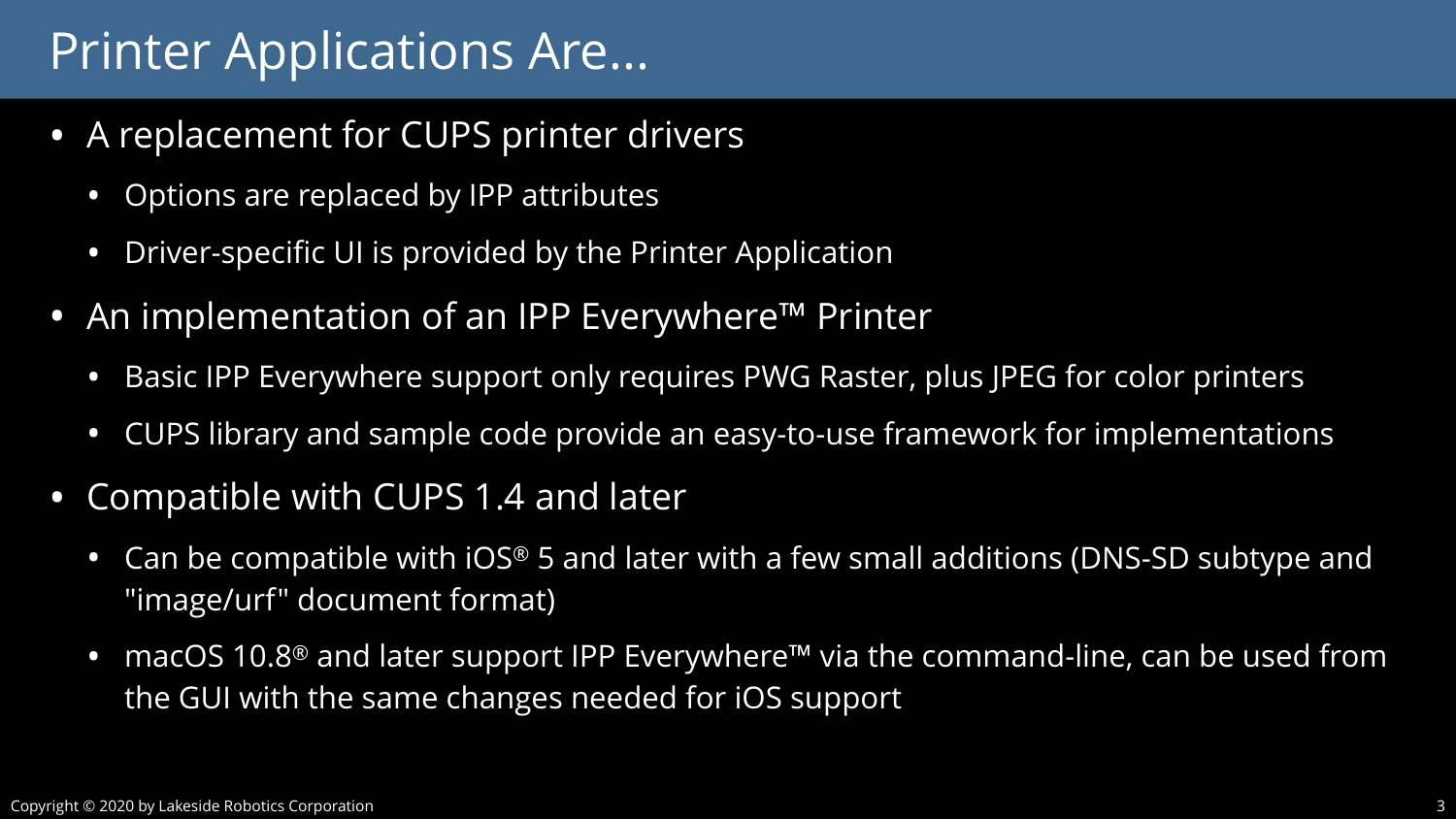

### ippeveprinter

- Started life as "ippserver" in the CUPS "test" directory
- Renamed to "ippeveprinter" for CUPS 2.3 with 3 modes:
	- Basic "legacy" mode emulating simple laser/inkjet printers from ippserver
	- PPD-based PostScript printer mode for supporting legacy PostScript printers
	- Attribute file mode for development and testing
- Uses CUPS backends to communicate with printers
- Manages a single printer, no background/daemon mode

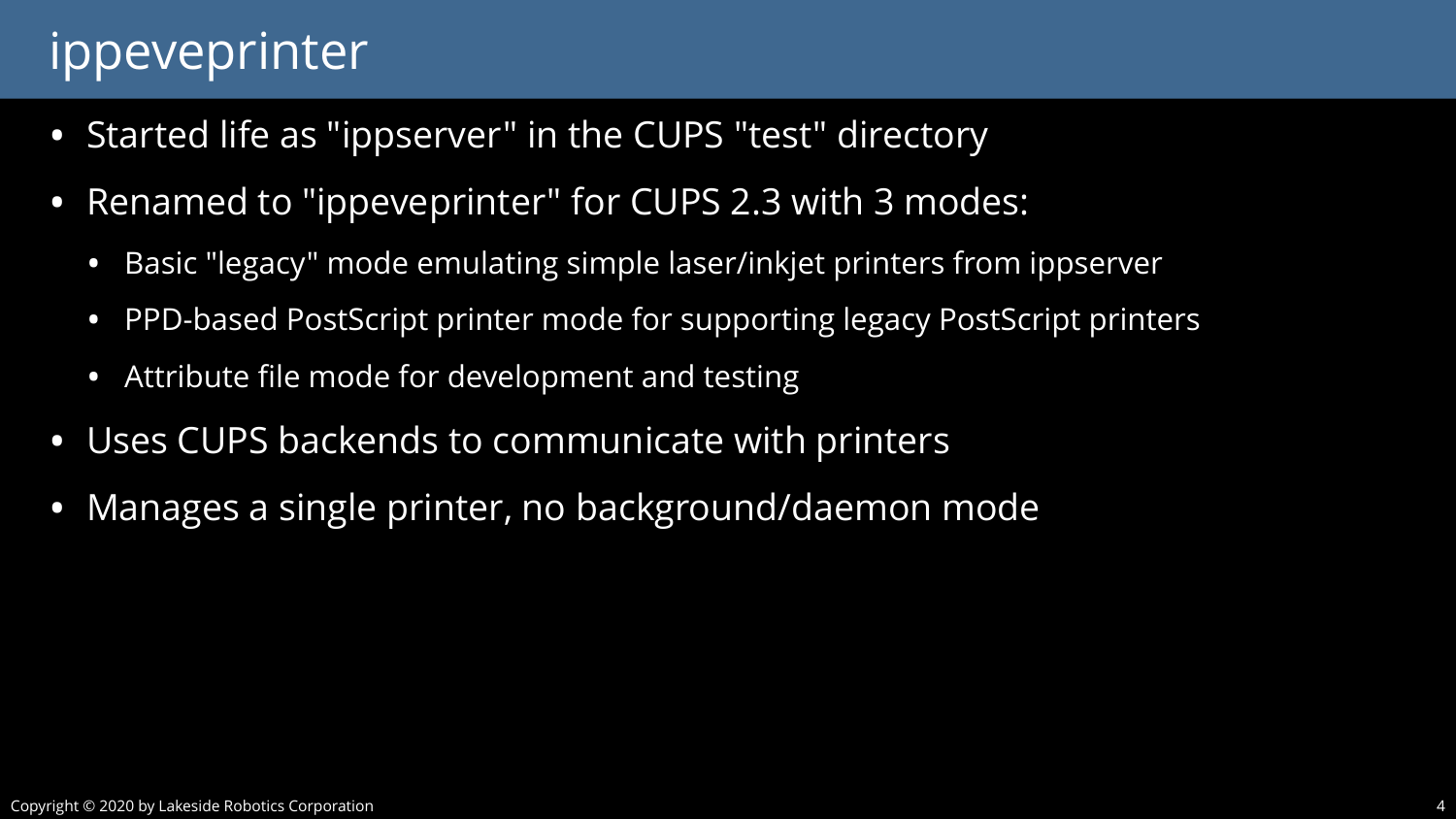## ippeveprinter Enhancements

• Development continues in the IPP workgroup's ippsample and ippeveselfcert

- projects
	- <https://github.com/istopwg/ippsample>/<https://github.com/istopwg/ippeveselfcert>
	- Will be providing pull requests to Apple to incorporate these changes back into CUPS
- Enhancements:
	- Support for resource files (currently just a single strings file) for localizable attributes/values • Use system sounds for Identify-Printer (macOS only for now)
	-
	- Support for Cancel-My-Jobs
	- Support for finishings-col attributes
- IPP printer

• New "clone-printer" script that collects attributes, icon, and strings file from an





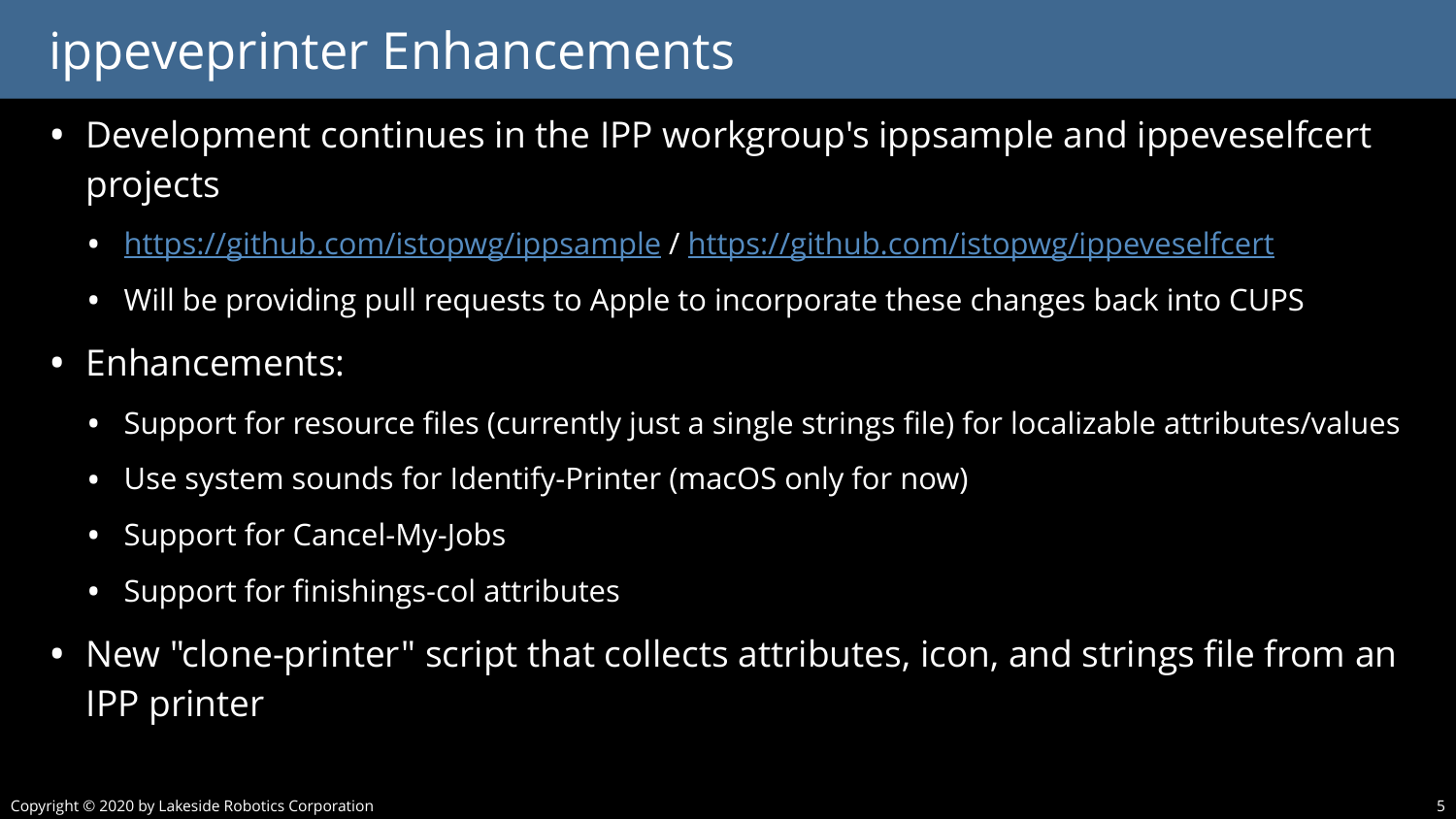

### LPrint

- Supports a variety of common label and receipt printers connected via network or USB
	- <https://www.msweet.org/lprint>
- Developed "on a dare"...
- Based loosely on the CUPS ippeveprinter source code
	- Multiple printer support via limited subset of IPP System Service
	- Background daemon (run on demand) handles all spooling and communication
	- Does not use CUPS backends
- Supports standalone operation/spooling without CUPS as well as running as an IPP Everywhere™ printer on the network that all CUPS clients can access
- Supports printing "raw", Apple/PWG Raster, and/or PNG files

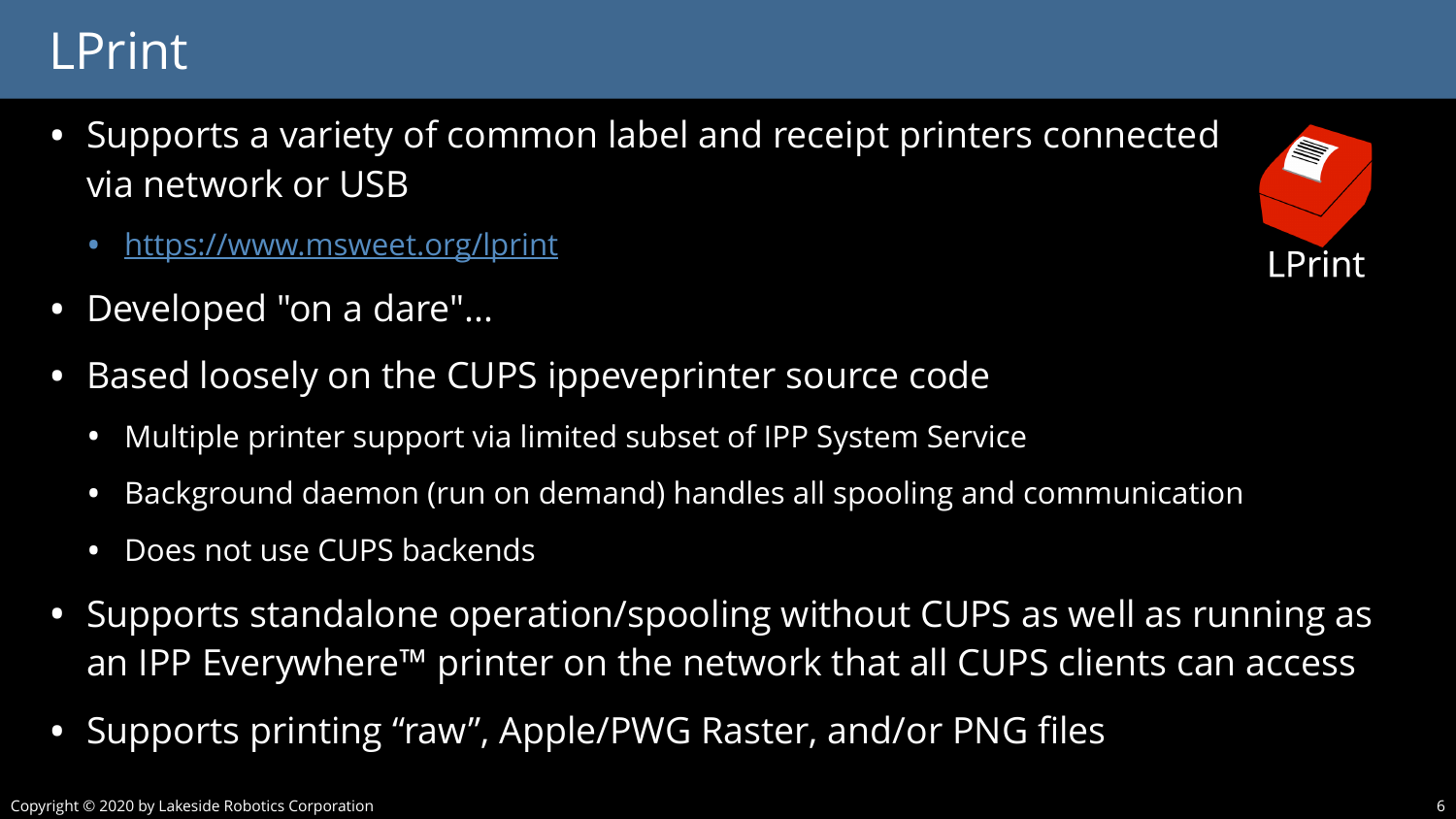



### PAPPL: Printer Application Framework

- Web site:
	- <https://www.msweet.org/pappl>
- A simple C-based framework/library for developing Printer Applications
	- Specifically developed to support the next major version of LPrint and a Gutenprint Printer Application
	- Sufficiently general purpose to support any kind of printer or driver that can be used on desktops, servers, and in embedded environments
- Supports JPEG, PNG, PWG Raster, Apple Raster, and "raw" printing to printers connected via USB and network (AppSocket/JetDirect) connections.
- Licensed under the Apache License Version 2.0 with an exception to allow linking against GPL2/LGPL2 software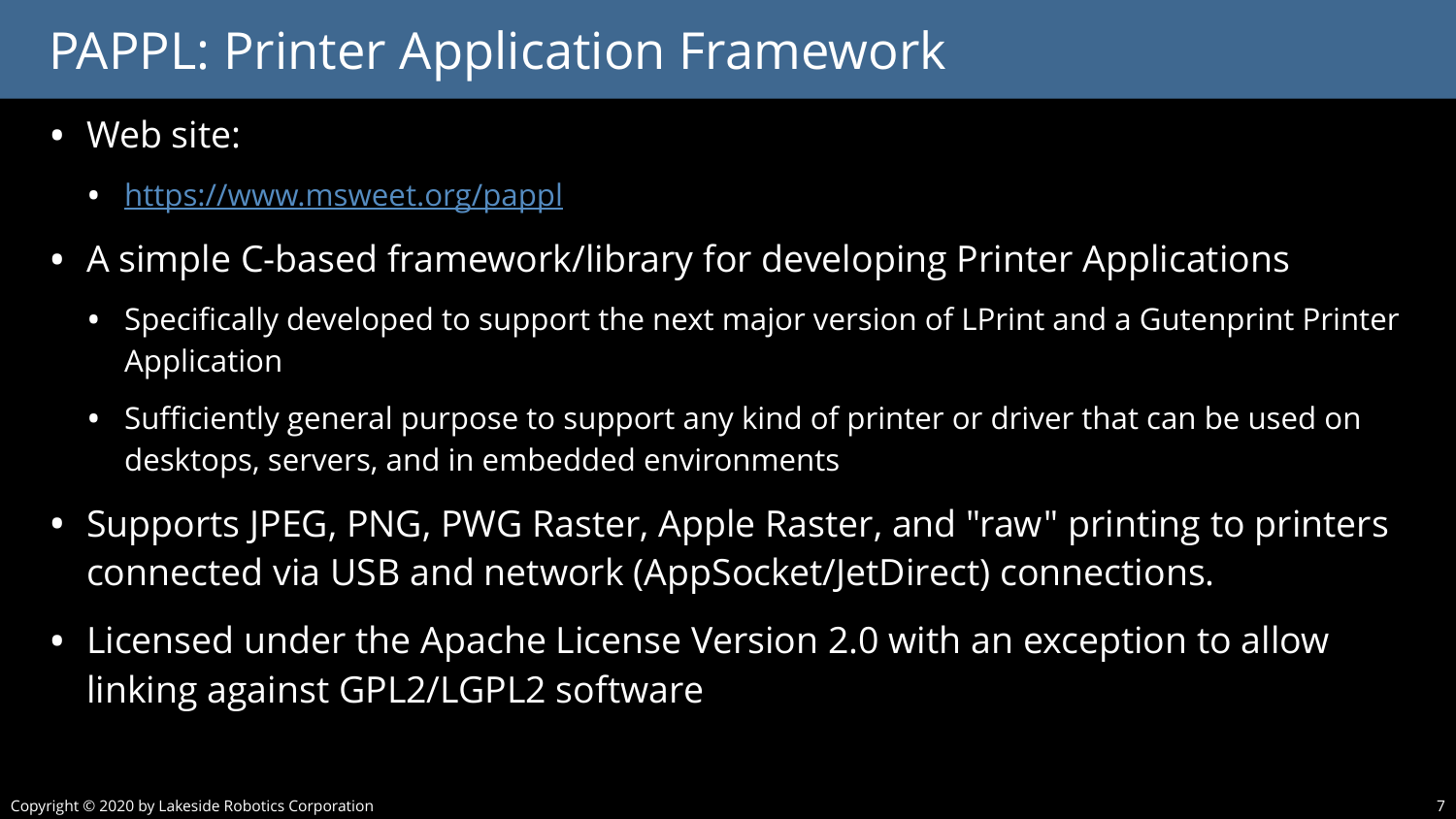PAPPL Demo

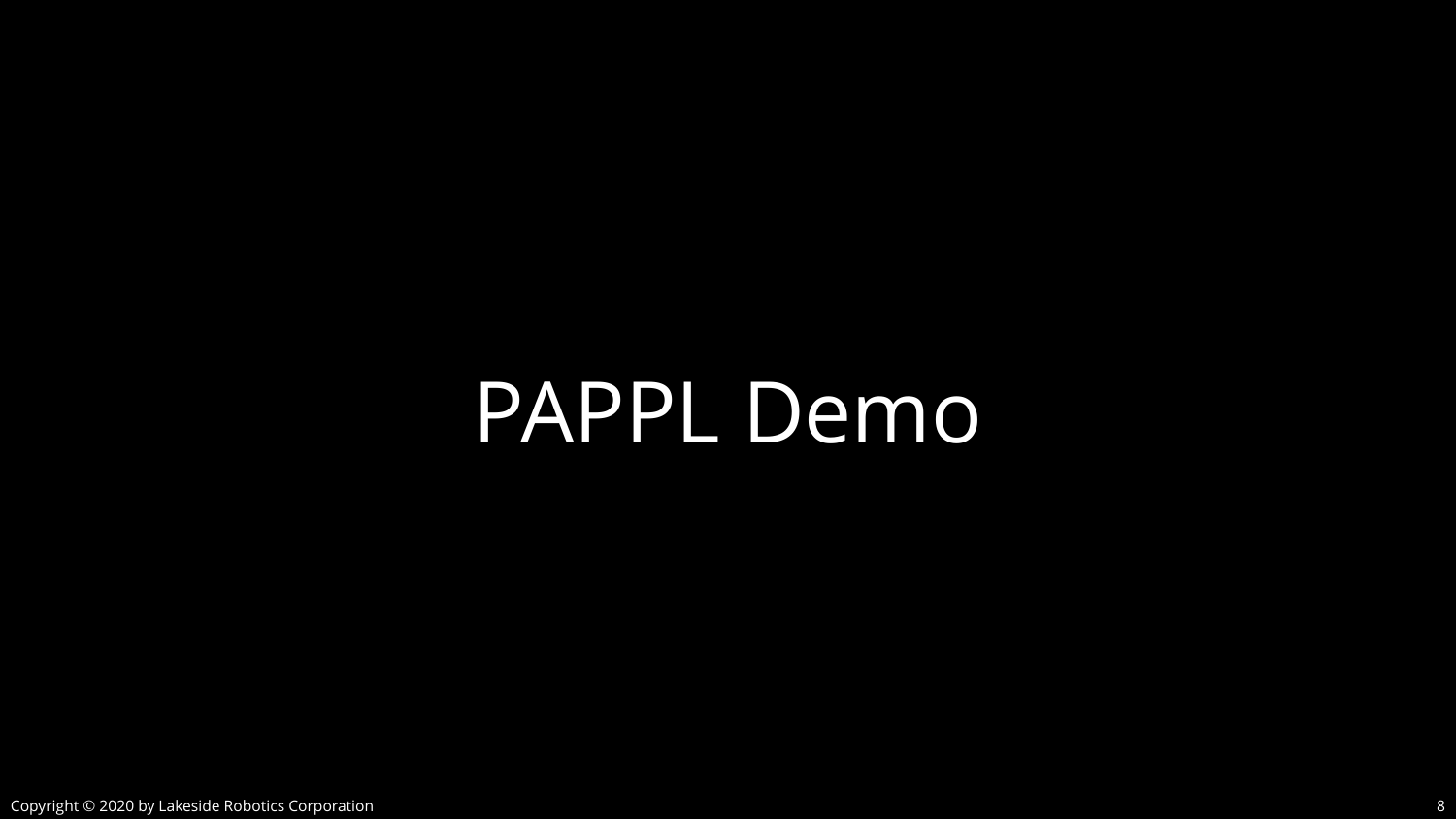





### macOS®/iOS® Compatibility

- Printer Applications can support macOS and iOS clients fairly easily:
	- Support IPP Everywhere™
	- Support the Apple Raster format ("image/urf" MIME media type, handled by the CUPS raster API)
	- Advertise the "\_universal" DNS-SD sub-type in addition to the "\_print" sub-type
	- Implement the CUPS "marker-xxx" attributes so that macOS clients are able to show supply levels
	- Implement the "media-col-ready" and "media-ready" attributes so that iOS clients are able to select media
- *• PAPPL handles all of this for the Printer Application...*

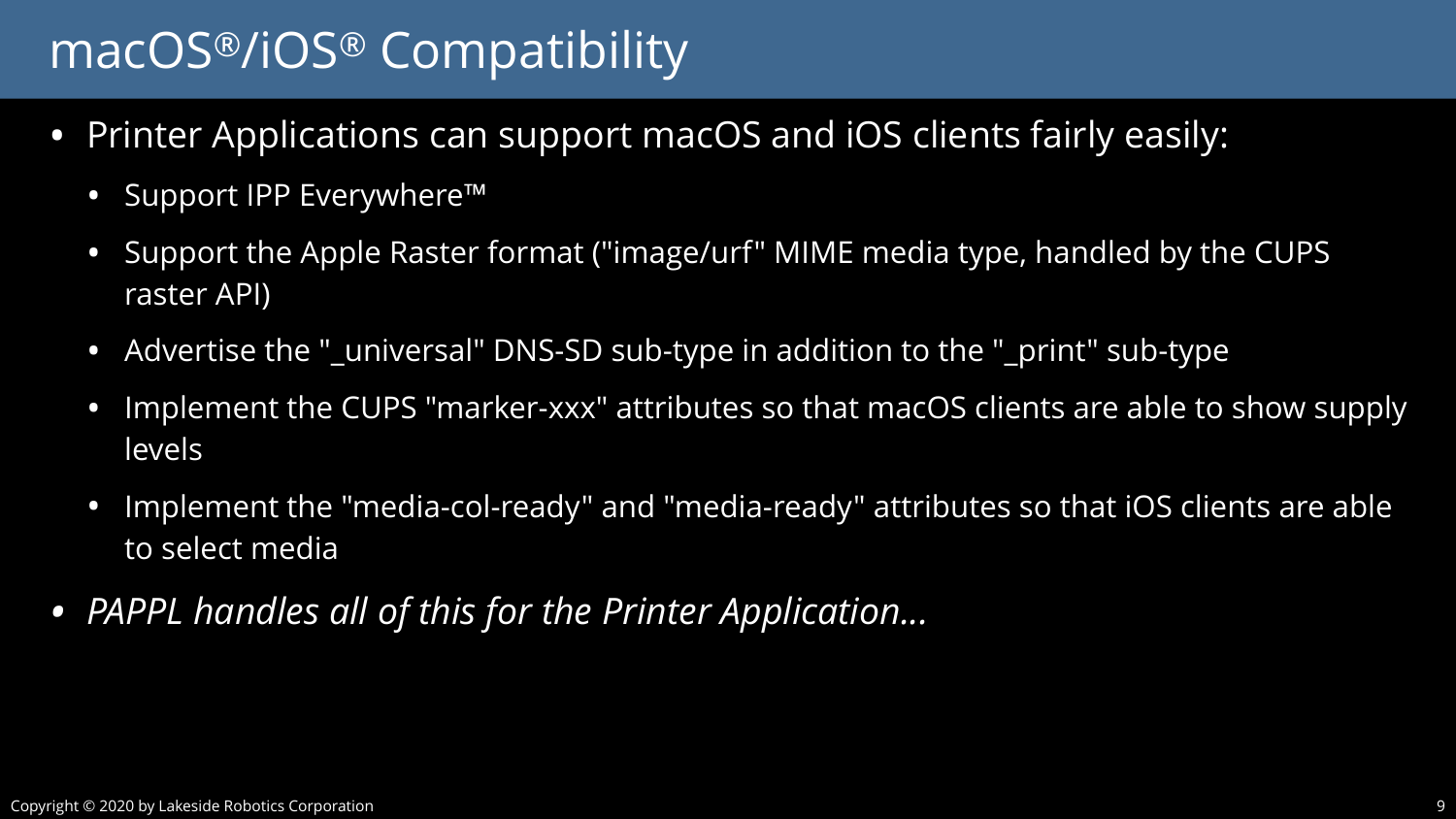

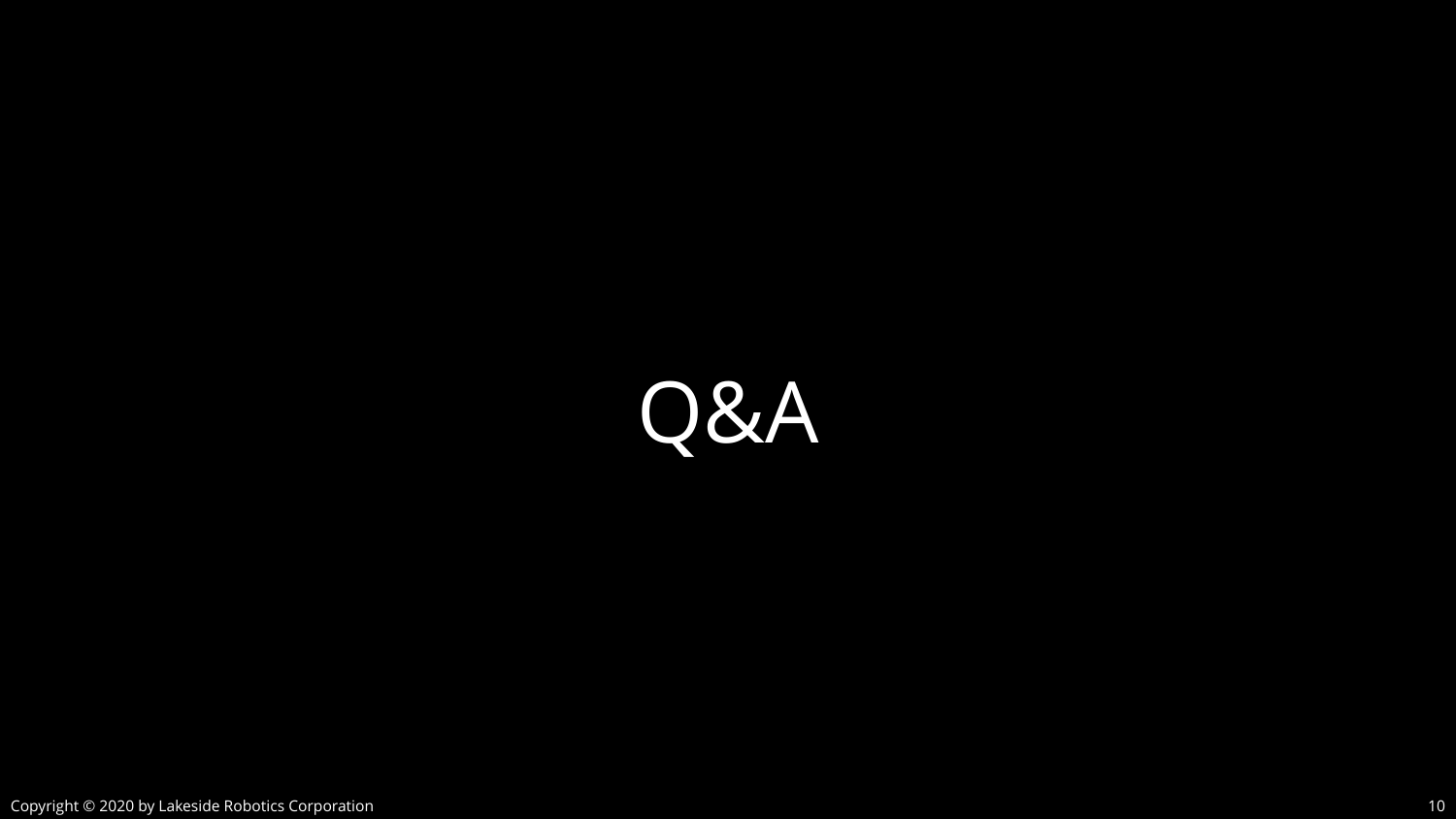

### Resources (1/2)

- ippeveprinter
	- <https://istopwg.github.io/ippsample>
	- <https://github.com/istopwg/ippsample>
	- <https://github.com/istopwg/ippeveselfcert>
	- <https://github.com/apple/cups>(original CUPS source)
- LPrint
	- <https://www.msweet.org/lprint>
	- <https://github.com/michaelrsweet/lprint>
- PAPPL
	- <https://www.msweet.org/pappl>
	- <https://github.com/michaelrsweet/pappl>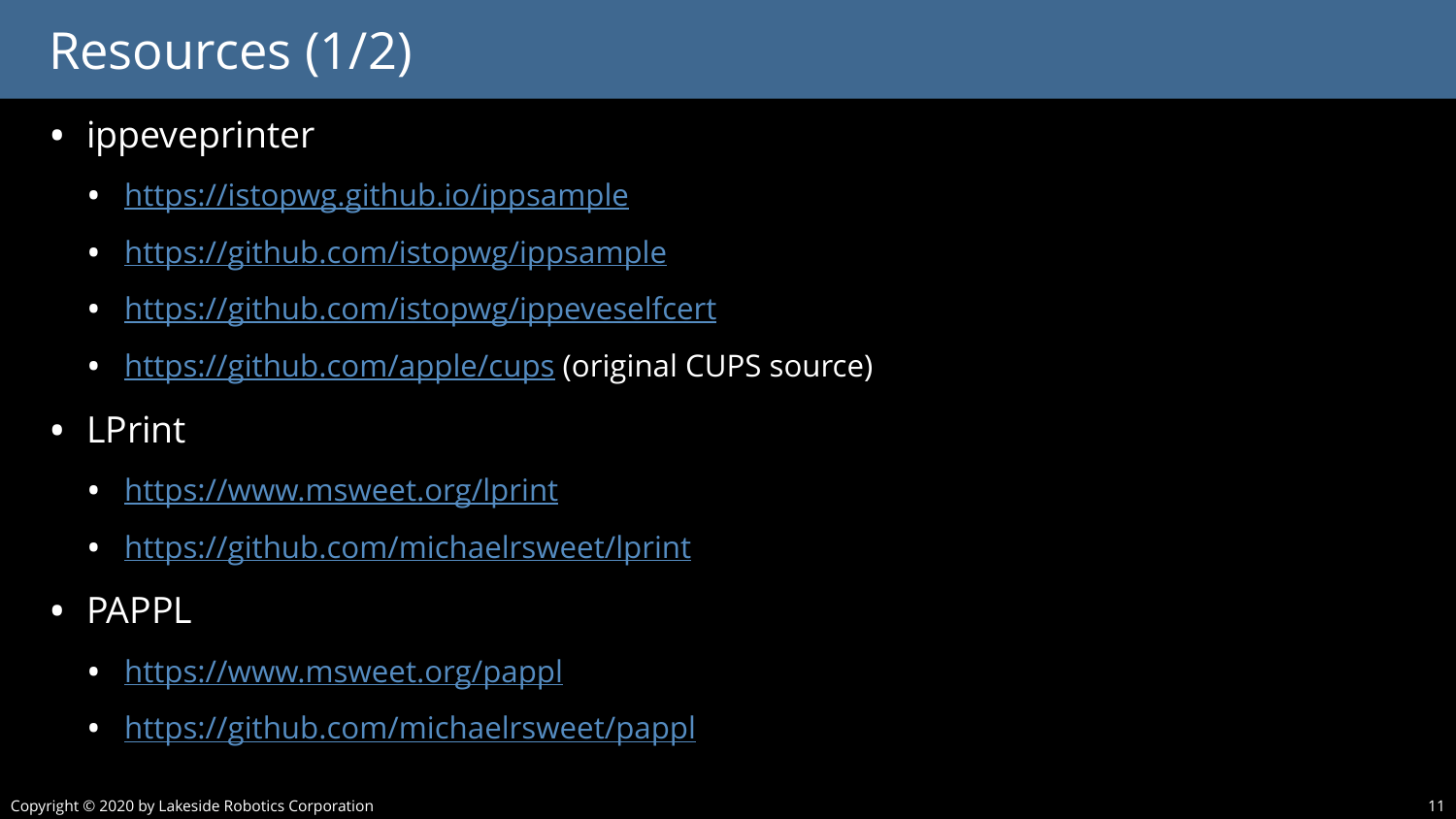

### Resources (2/2)

- IPP Everywhere™ v1.0 specifications:
	- <https://ftp.pwg.org/pub/pwg/candidates/cs-ippeve10-20130128-5100.14.pdf>
	- <https://ftp.pwg.org/pub/pwg/candidates/cs-ippeveselfcert10-20160219-5100.20.pdf>
- IPP Everywhere™ v1.1 specifications (in PWG Call for Objections):
	- <https://ftp.pwg.org/pub/pwg/ipp/wd/wd-ippeve11-20200417.pdf>
	- <https://ftp.pwg.org/pub/pwg/ipp/wd/wd-ippeveselfcert11-20200312.pdf>
- IPP Everywhere™ printer self-certification tools:
	- <https://istopwg.github.io/ippeveselfcert>